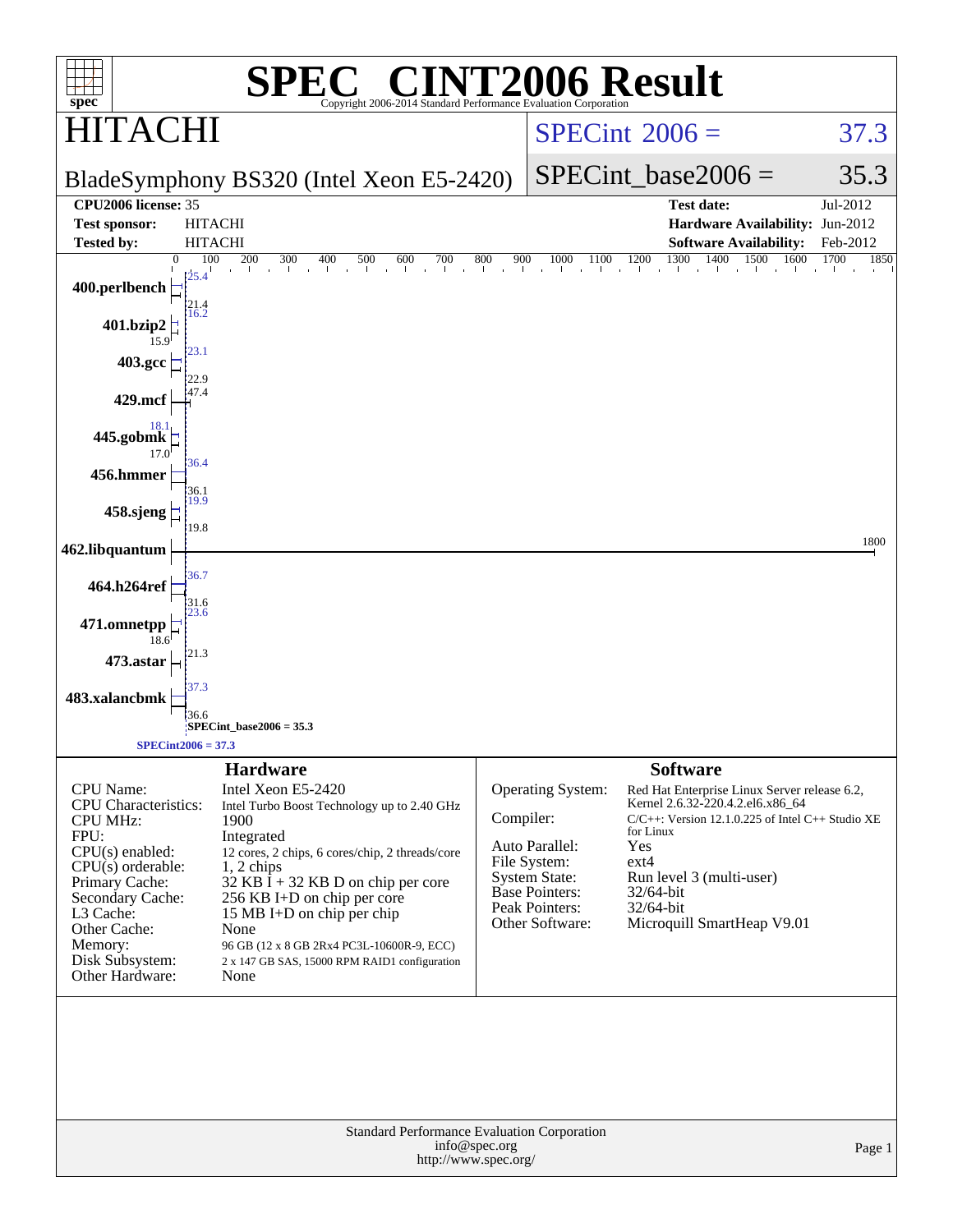

### ITACHI

#### $SPECint2006 = 37.3$  $SPECint2006 = 37.3$

BladeSymphony BS320 (Intel Xeon E5-2420)

SPECint base2006 =  $35.3$ 

#### **[CPU2006 license:](http://www.spec.org/auto/cpu2006/Docs/result-fields.html#CPU2006license)** 35 **[Test date:](http://www.spec.org/auto/cpu2006/Docs/result-fields.html#Testdate)** Jul-2012

**[Test sponsor:](http://www.spec.org/auto/cpu2006/Docs/result-fields.html#Testsponsor)** HITACHI **[Hardware Availability:](http://www.spec.org/auto/cpu2006/Docs/result-fields.html#HardwareAvailability)** Jun-2012 **[Tested by:](http://www.spec.org/auto/cpu2006/Docs/result-fields.html#Testedby)** HITACHI **[Software Availability:](http://www.spec.org/auto/cpu2006/Docs/result-fields.html#SoftwareAvailability)** Feb-2012

#### **[Results Table](http://www.spec.org/auto/cpu2006/Docs/result-fields.html#ResultsTable)**

|                   | <b>Base</b>    |       |                |             |                | <b>Peak</b> |                               |              |                |              |                |              |
|-------------------|----------------|-------|----------------|-------------|----------------|-------------|-------------------------------|--------------|----------------|--------------|----------------|--------------|
| <b>Benchmark</b>  | <b>Seconds</b> | Ratio | <b>Seconds</b> | Ratio       | <b>Seconds</b> | Ratio       | <b>Seconds</b>                | <b>Ratio</b> | <b>Seconds</b> | <b>Ratio</b> | <b>Seconds</b> | <b>Ratio</b> |
| $ 400$ .perlbench | 457            | 21.4  | 458            | 21.4        | 458            | 21.3        | 384                           | 25.4         | 384            | 25.4         | 384            | 25.4         |
| 401.bzip2         | 608            | 15.9  | 608            | 15.9        | 609            | 15.8        | 595                           | 16.2         | 597            | 16.2         | 597            | 16.2         |
| $403.\text{gcc}$  | 351            | 22.9  | 352            | <u>22.9</u> | 352            | 22.9        | 348                           | 23.1         | 349            | 23.1         | 348            | 23.1         |
| $429$ mcf         | 192            | 47.4  | 192            | 47.5        | 193            | 47.3        | 192                           | 47.4         | 192            | 47.5         | 193            | 47.3         |
| $445$ .gobmk      | 616            | 17.0  | 616            | 17.0        | 617            | 17.0        | 578                           | 18.1         | 578            | 18.1         | 578            | 18.1         |
| $ 456$ .hmmer     | 259            | 36.1  | 258            | 36.1        | 259            | 36.1        | 257                           | 36.4         | 257            | 36.4         | 257            | 36.4         |
| $458$ .sjeng      | 611            | 19.8  | 610            | 19.8        | 611            | 19.8        | 609                           | 19.9         | 609            | 19.9         | 609            | 19.9         |
| 462.libquantum    | 11.5           | 1800  | 11.5           | 1800        | 11.5           | 1800        | 11.5                          | <b>1800</b>  | 11.5           | 1800         | 11.5           | 1800         |
| 464.h264ref       | 703            | 31.5  | 696            | 31.8        | 700            | 31.6        | 589                           | 37.6         | 603            | 36.7         | 606            | 36.5         |
| 471.omnetpp       | 337            | 18.6  | 338            | 18.5        | 336            | 18.6        | 265                           | 23.6         | 265            | 23.6         | 263            | 23.8         |
| $473.$ astar      | 332            | 21.1  | 329            | 21.3        | 329            | 21.3        | 332                           | 21.1         | 329            | 21.3         | 329            | 21.3         |
| 483.xalancbmk     | 189            | 36.6  | 189            | 36.5        | 188            | 36.7        | 185                           | 37.3         | 185            | 37.3         | 185            | 37.2         |
| n.                | $\mathbf{1}$   | .     |                | 1.1.1       |                | $n$ 11      | $1 \quad 1$<br>$\blacksquare$ | $\cdot$      |                |              |                |              |

Results appear in the [order in which they were run.](http://www.spec.org/auto/cpu2006/Docs/result-fields.html#RunOrder) Bold underlined text [indicates a median measurement.](http://www.spec.org/auto/cpu2006/Docs/result-fields.html#Median)

#### **[Operating System Notes](http://www.spec.org/auto/cpu2006/Docs/result-fields.html#OperatingSystemNotes)**

Stack size set to unlimited using "ulimit -s unlimited"

#### **[Platform Notes](http://www.spec.org/auto/cpu2006/Docs/result-fields.html#PlatformNotes)**

 Sysinfo program /home/cpu2006/config/sysinfo.rev6800 \$Rev: 6800 \$ \$Date:: 2011-10-11 #\$ 6f2ebdff5032aaa42e583f96b07f99d3 running on localhost.localdomain Fri Jul 27 09:24:12 2012

 This section contains SUT (System Under Test) info as seen by some common utilities. To remove or add to this section, see: <http://www.spec.org/cpu2006/Docs/config.html#sysinfo>

 From /proc/cpuinfo model name : Intel(R) Xeon(R) CPU E5-2420 0 @ 1.90GHz 2 "physical id"s (chips) 24 "processors" cores, siblings (Caution: counting these is hw and system dependent. The following excerpts from /proc/cpuinfo might not be reliable. Use with caution.) cpu cores : 6 siblings : 12 physical 0: cores 0 1 2 3 4 5 physical 1: cores 0 1 2 3 4 5 cache size : 15360 KB From /proc/meminfo MemTotal: 99009112 kB Continued on next page

> Standard Performance Evaluation Corporation [info@spec.org](mailto:info@spec.org)

```
http://www.spec.org/
```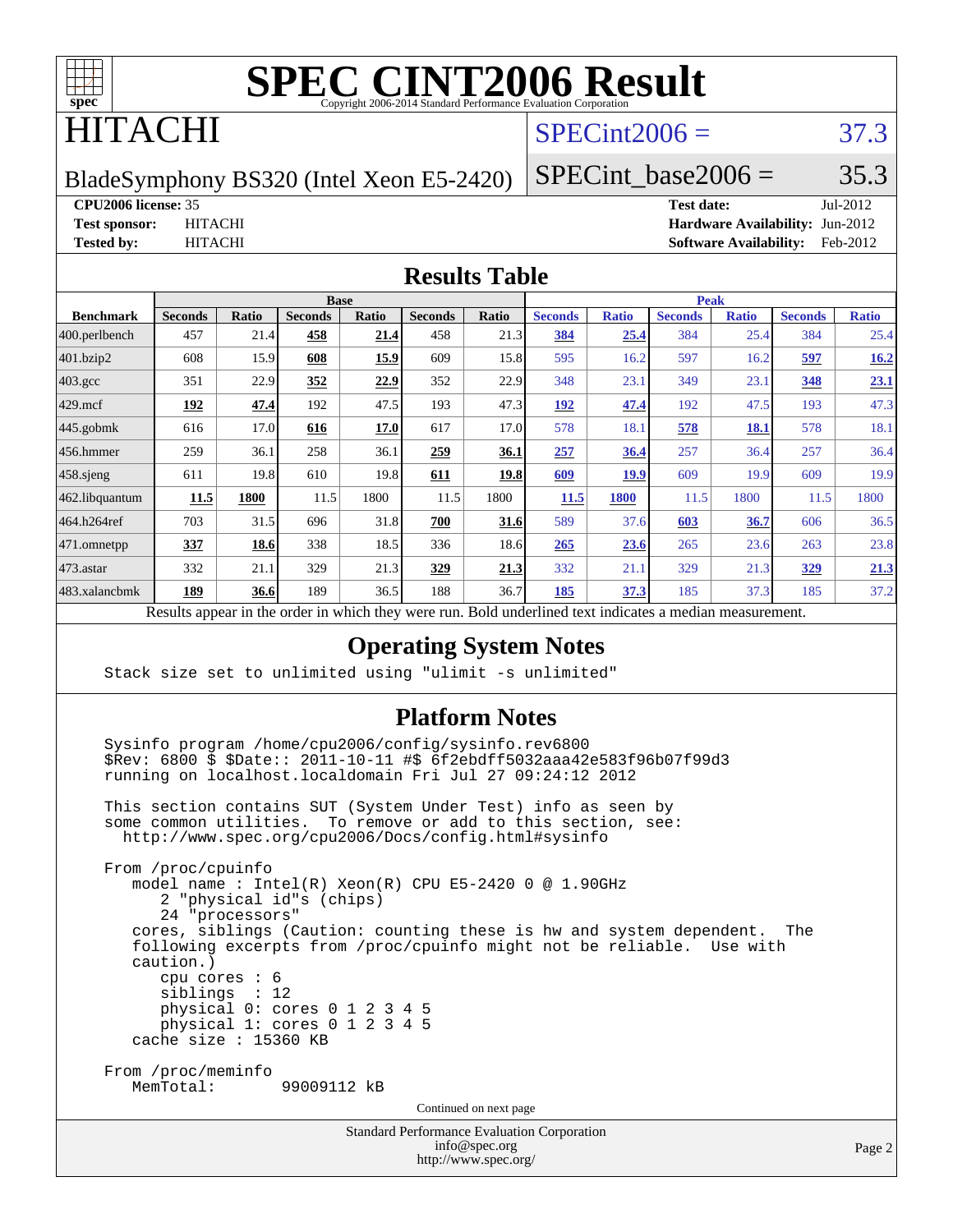### HITACHI

 $SPECint2006 = 37.3$  $SPECint2006 = 37.3$ 

BladeSymphony BS320 (Intel Xeon E5-2420)

**[Tested by:](http://www.spec.org/auto/cpu2006/Docs/result-fields.html#Testedby)** HITACHI **[Software Availability:](http://www.spec.org/auto/cpu2006/Docs/result-fields.html#SoftwareAvailability)** Feb-2012

SPECint base2006 =  $35.3$ **[CPU2006 license:](http://www.spec.org/auto/cpu2006/Docs/result-fields.html#CPU2006license)** 35 **[Test date:](http://www.spec.org/auto/cpu2006/Docs/result-fields.html#Testdate)** Jul-2012 **[Test sponsor:](http://www.spec.org/auto/cpu2006/Docs/result-fields.html#Testsponsor)** HITACHI **[Hardware Availability:](http://www.spec.org/auto/cpu2006/Docs/result-fields.html#HardwareAvailability)** Jun-2012

## **[Platform Notes \(Continued\)](http://www.spec.org/auto/cpu2006/Docs/result-fields.html#PlatformNotes)**

HugePages\_Total: 0<br>Hugepagesize: 2048 kB Hugepagesize:

 /usr/bin/lsb\_release -d Red Hat Enterprise Linux Server release 6.2 (Santiago)

 From /etc/\*release\* /etc/\*version\* redhat-release: Red Hat Enterprise Linux Server release 6.2 (Santiago)

 system-release: Red Hat Enterprise Linux Server release 6.2 (Santiago) system-release-cpe: cpe:/o:redhat:enterprise\_linux:6server:ga:server

uname -a:

 Linux localhost.localdomain 2.6.32-220.4.2.el6.x86\_64 #1 SMP Mon Feb 6 16:39:28 EST 2012 x86\_64 x86\_64 x86\_64 GNU/Linux

run-level 3 Jul 27 09:17

(End of data from sysinfo program)

#### **[General Notes](http://www.spec.org/auto/cpu2006/Docs/result-fields.html#GeneralNotes)**

Environment variables set by runspec before the start of the run: KMP\_AFFINITY = "granularity=fine,scatter" LD\_LIBRARY\_PATH = "/home/cpu2006/libs/32:/home/cpu2006/libs/64" OMP NUM THREADS =  $"12"$ 

 Binaries compiled on a system with 1x Core i7-860 CPU + 8GB memory using RHEL5.5 Transparent Huge Pages enabled with: echo always > /sys/kernel/mm/redhat\_transparent\_hugepage/enabled

#### **[Base Compiler Invocation](http://www.spec.org/auto/cpu2006/Docs/result-fields.html#BaseCompilerInvocation)**

[C benchmarks](http://www.spec.org/auto/cpu2006/Docs/result-fields.html#Cbenchmarks):  $\text{icc}$   $-\text{m64}$ 

[C++ benchmarks:](http://www.spec.org/auto/cpu2006/Docs/result-fields.html#CXXbenchmarks) [icpc -m64](http://www.spec.org/cpu2006/results/res2012q3/cpu2006-20120730-23976.flags.html#user_CXXbase_intel_icpc_64bit_fc66a5337ce925472a5c54ad6a0de310)

#### **[Base Portability Flags](http://www.spec.org/auto/cpu2006/Docs/result-fields.html#BasePortabilityFlags)**

 400.perlbench: [-DSPEC\\_CPU\\_LP64](http://www.spec.org/cpu2006/results/res2012q3/cpu2006-20120730-23976.flags.html#b400.perlbench_basePORTABILITY_DSPEC_CPU_LP64) [-DSPEC\\_CPU\\_LINUX\\_X64](http://www.spec.org/cpu2006/results/res2012q3/cpu2006-20120730-23976.flags.html#b400.perlbench_baseCPORTABILITY_DSPEC_CPU_LINUX_X64) 401.bzip2: [-DSPEC\\_CPU\\_LP64](http://www.spec.org/cpu2006/results/res2012q3/cpu2006-20120730-23976.flags.html#suite_basePORTABILITY401_bzip2_DSPEC_CPU_LP64) 403.gcc: [-DSPEC\\_CPU\\_LP64](http://www.spec.org/cpu2006/results/res2012q3/cpu2006-20120730-23976.flags.html#suite_basePORTABILITY403_gcc_DSPEC_CPU_LP64) 429.mcf: [-DSPEC\\_CPU\\_LP64](http://www.spec.org/cpu2006/results/res2012q3/cpu2006-20120730-23976.flags.html#suite_basePORTABILITY429_mcf_DSPEC_CPU_LP64) 445.gobmk: [-DSPEC\\_CPU\\_LP64](http://www.spec.org/cpu2006/results/res2012q3/cpu2006-20120730-23976.flags.html#suite_basePORTABILITY445_gobmk_DSPEC_CPU_LP64)

Continued on next page

Standard Performance Evaluation Corporation [info@spec.org](mailto:info@spec.org) <http://www.spec.org/>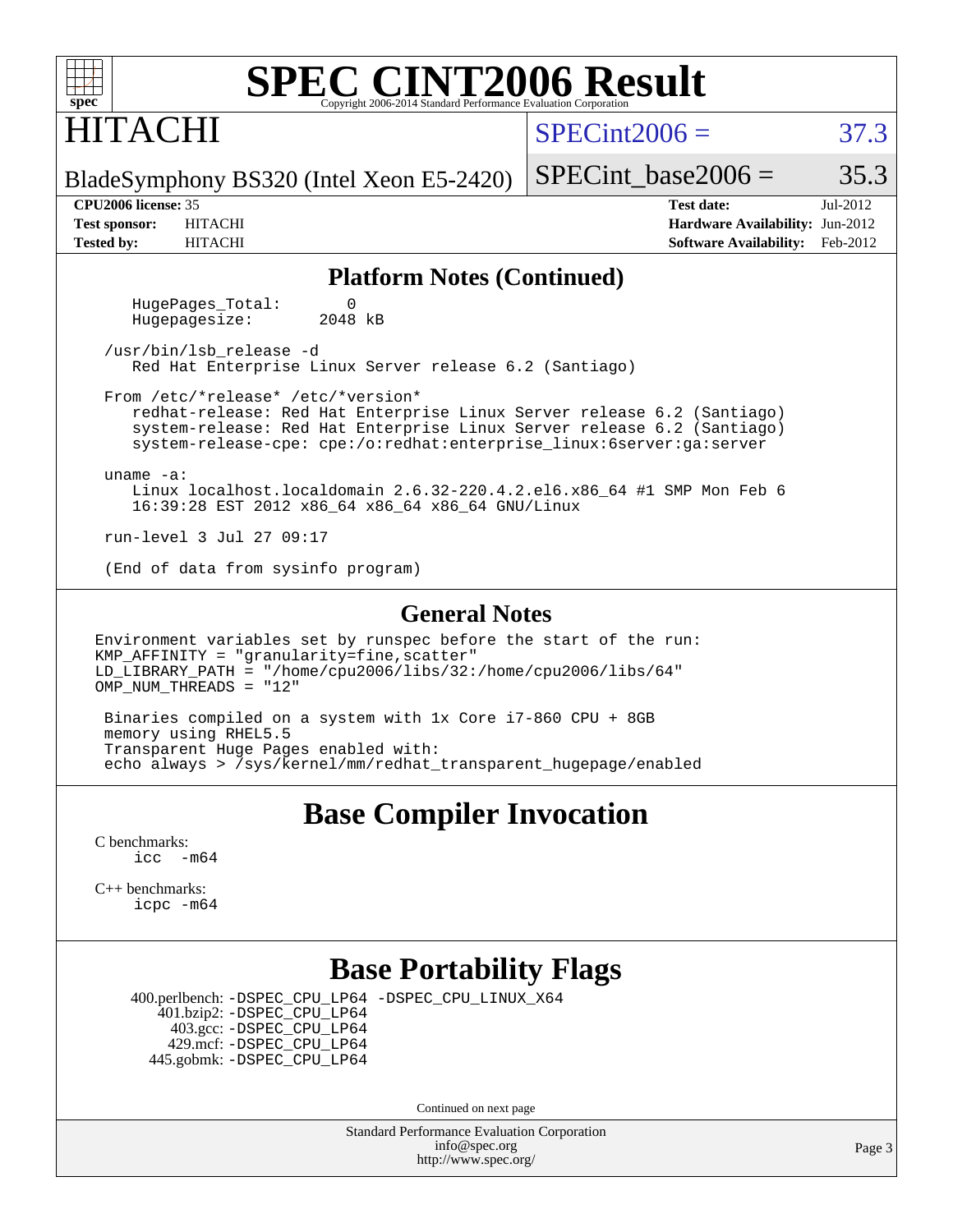

HITACHI

 $SPECint2006 = 37.3$  $SPECint2006 = 37.3$ 

BladeSymphony BS320 (Intel Xeon E5-2420)

SPECint base2006 =  $35.3$ 

**[CPU2006 license:](http://www.spec.org/auto/cpu2006/Docs/result-fields.html#CPU2006license)** 35 **[Test date:](http://www.spec.org/auto/cpu2006/Docs/result-fields.html#Testdate)** Jul-2012 **[Test sponsor:](http://www.spec.org/auto/cpu2006/Docs/result-fields.html#Testsponsor)** HITACHI **[Hardware Availability:](http://www.spec.org/auto/cpu2006/Docs/result-fields.html#HardwareAvailability)** Jun-2012 **[Tested by:](http://www.spec.org/auto/cpu2006/Docs/result-fields.html#Testedby)** HITACHI **[Software Availability:](http://www.spec.org/auto/cpu2006/Docs/result-fields.html#SoftwareAvailability)** Feb-2012

### **[Base Portability Flags \(Continued\)](http://www.spec.org/auto/cpu2006/Docs/result-fields.html#BasePortabilityFlags)**

 456.hmmer: [-DSPEC\\_CPU\\_LP64](http://www.spec.org/cpu2006/results/res2012q3/cpu2006-20120730-23976.flags.html#suite_basePORTABILITY456_hmmer_DSPEC_CPU_LP64) 458.sjeng: [-DSPEC\\_CPU\\_LP64](http://www.spec.org/cpu2006/results/res2012q3/cpu2006-20120730-23976.flags.html#suite_basePORTABILITY458_sjeng_DSPEC_CPU_LP64) 462.libquantum: [-DSPEC\\_CPU\\_LP64](http://www.spec.org/cpu2006/results/res2012q3/cpu2006-20120730-23976.flags.html#suite_basePORTABILITY462_libquantum_DSPEC_CPU_LP64) [-DSPEC\\_CPU\\_LINUX](http://www.spec.org/cpu2006/results/res2012q3/cpu2006-20120730-23976.flags.html#b462.libquantum_baseCPORTABILITY_DSPEC_CPU_LINUX) 464.h264ref: [-DSPEC\\_CPU\\_LP64](http://www.spec.org/cpu2006/results/res2012q3/cpu2006-20120730-23976.flags.html#suite_basePORTABILITY464_h264ref_DSPEC_CPU_LP64) 471.omnetpp: [-DSPEC\\_CPU\\_LP64](http://www.spec.org/cpu2006/results/res2012q3/cpu2006-20120730-23976.flags.html#suite_basePORTABILITY471_omnetpp_DSPEC_CPU_LP64) 473.astar: [-DSPEC\\_CPU\\_LP64](http://www.spec.org/cpu2006/results/res2012q3/cpu2006-20120730-23976.flags.html#suite_basePORTABILITY473_astar_DSPEC_CPU_LP64) 483.xalancbmk: [-DSPEC\\_CPU\\_LP64](http://www.spec.org/cpu2006/results/res2012q3/cpu2006-20120730-23976.flags.html#suite_basePORTABILITY483_xalancbmk_DSPEC_CPU_LP64) [-DSPEC\\_CPU\\_LINUX](http://www.spec.org/cpu2006/results/res2012q3/cpu2006-20120730-23976.flags.html#b483.xalancbmk_baseCXXPORTABILITY_DSPEC_CPU_LINUX)

#### **[Base Optimization Flags](http://www.spec.org/auto/cpu2006/Docs/result-fields.html#BaseOptimizationFlags)**

[C benchmarks](http://www.spec.org/auto/cpu2006/Docs/result-fields.html#Cbenchmarks):

[-xAVX](http://www.spec.org/cpu2006/results/res2012q3/cpu2006-20120730-23976.flags.html#user_CCbase_f-xAVX) [-ipo](http://www.spec.org/cpu2006/results/res2012q3/cpu2006-20120730-23976.flags.html#user_CCbase_f-ipo) [-O3](http://www.spec.org/cpu2006/results/res2012q3/cpu2006-20120730-23976.flags.html#user_CCbase_f-O3) [-no-prec-div](http://www.spec.org/cpu2006/results/res2012q3/cpu2006-20120730-23976.flags.html#user_CCbase_f-no-prec-div) [-parallel](http://www.spec.org/cpu2006/results/res2012q3/cpu2006-20120730-23976.flags.html#user_CCbase_f-parallel) [-opt-prefetch](http://www.spec.org/cpu2006/results/res2012q3/cpu2006-20120730-23976.flags.html#user_CCbase_f-opt-prefetch) [-auto-p32](http://www.spec.org/cpu2006/results/res2012q3/cpu2006-20120730-23976.flags.html#user_CCbase_f-auto-p32)

[C++ benchmarks:](http://www.spec.org/auto/cpu2006/Docs/result-fields.html#CXXbenchmarks)

[-xAVX](http://www.spec.org/cpu2006/results/res2012q3/cpu2006-20120730-23976.flags.html#user_CXXbase_f-xAVX) [-ipo](http://www.spec.org/cpu2006/results/res2012q3/cpu2006-20120730-23976.flags.html#user_CXXbase_f-ipo) [-O3](http://www.spec.org/cpu2006/results/res2012q3/cpu2006-20120730-23976.flags.html#user_CXXbase_f-O3) [-no-prec-div](http://www.spec.org/cpu2006/results/res2012q3/cpu2006-20120730-23976.flags.html#user_CXXbase_f-no-prec-div) [-opt-prefetch](http://www.spec.org/cpu2006/results/res2012q3/cpu2006-20120730-23976.flags.html#user_CXXbase_f-opt-prefetch) [-auto-p32](http://www.spec.org/cpu2006/results/res2012q3/cpu2006-20120730-23976.flags.html#user_CXXbase_f-auto-p32) [-Wl,-z,muldefs](http://www.spec.org/cpu2006/results/res2012q3/cpu2006-20120730-23976.flags.html#user_CXXbase_link_force_multiple1_74079c344b956b9658436fd1b6dd3a8a) [-L/smartheap -lsmartheap64](http://www.spec.org/cpu2006/results/res2012q3/cpu2006-20120730-23976.flags.html#user_CXXbase_SmartHeap64_5e654037dadeae1fe403ab4b4466e60b)

#### **[Base Other Flags](http://www.spec.org/auto/cpu2006/Docs/result-fields.html#BaseOtherFlags)**

[C benchmarks](http://www.spec.org/auto/cpu2006/Docs/result-fields.html#Cbenchmarks):

403.gcc: [-Dalloca=\\_alloca](http://www.spec.org/cpu2006/results/res2012q3/cpu2006-20120730-23976.flags.html#b403.gcc_baseEXTRA_CFLAGS_Dalloca_be3056838c12de2578596ca5467af7f3)

### **[Peak Compiler Invocation](http://www.spec.org/auto/cpu2006/Docs/result-fields.html#PeakCompilerInvocation)**

[C benchmarks \(except as noted below\)](http://www.spec.org/auto/cpu2006/Docs/result-fields.html#Cbenchmarksexceptasnotedbelow): [icc -m64](http://www.spec.org/cpu2006/results/res2012q3/cpu2006-20120730-23976.flags.html#user_CCpeak_intel_icc_64bit_f346026e86af2a669e726fe758c88044)

400.perlbench: [icc -m32](http://www.spec.org/cpu2006/results/res2012q3/cpu2006-20120730-23976.flags.html#user_peakCCLD400_perlbench_intel_icc_a6a621f8d50482236b970c6ac5f55f93)

445.gobmk: [icc -m32](http://www.spec.org/cpu2006/results/res2012q3/cpu2006-20120730-23976.flags.html#user_peakCCLD445_gobmk_intel_icc_a6a621f8d50482236b970c6ac5f55f93)

464.h264ref: [icc -m32](http://www.spec.org/cpu2006/results/res2012q3/cpu2006-20120730-23976.flags.html#user_peakCCLD464_h264ref_intel_icc_a6a621f8d50482236b970c6ac5f55f93)

[C++ benchmarks \(except as noted below\):](http://www.spec.org/auto/cpu2006/Docs/result-fields.html#CXXbenchmarksexceptasnotedbelow) [icpc -m32](http://www.spec.org/cpu2006/results/res2012q3/cpu2006-20120730-23976.flags.html#user_CXXpeak_intel_icpc_4e5a5ef1a53fd332b3c49e69c3330699)

473.astar: [icpc -m64](http://www.spec.org/cpu2006/results/res2012q3/cpu2006-20120730-23976.flags.html#user_peakCXXLD473_astar_intel_icpc_64bit_fc66a5337ce925472a5c54ad6a0de310)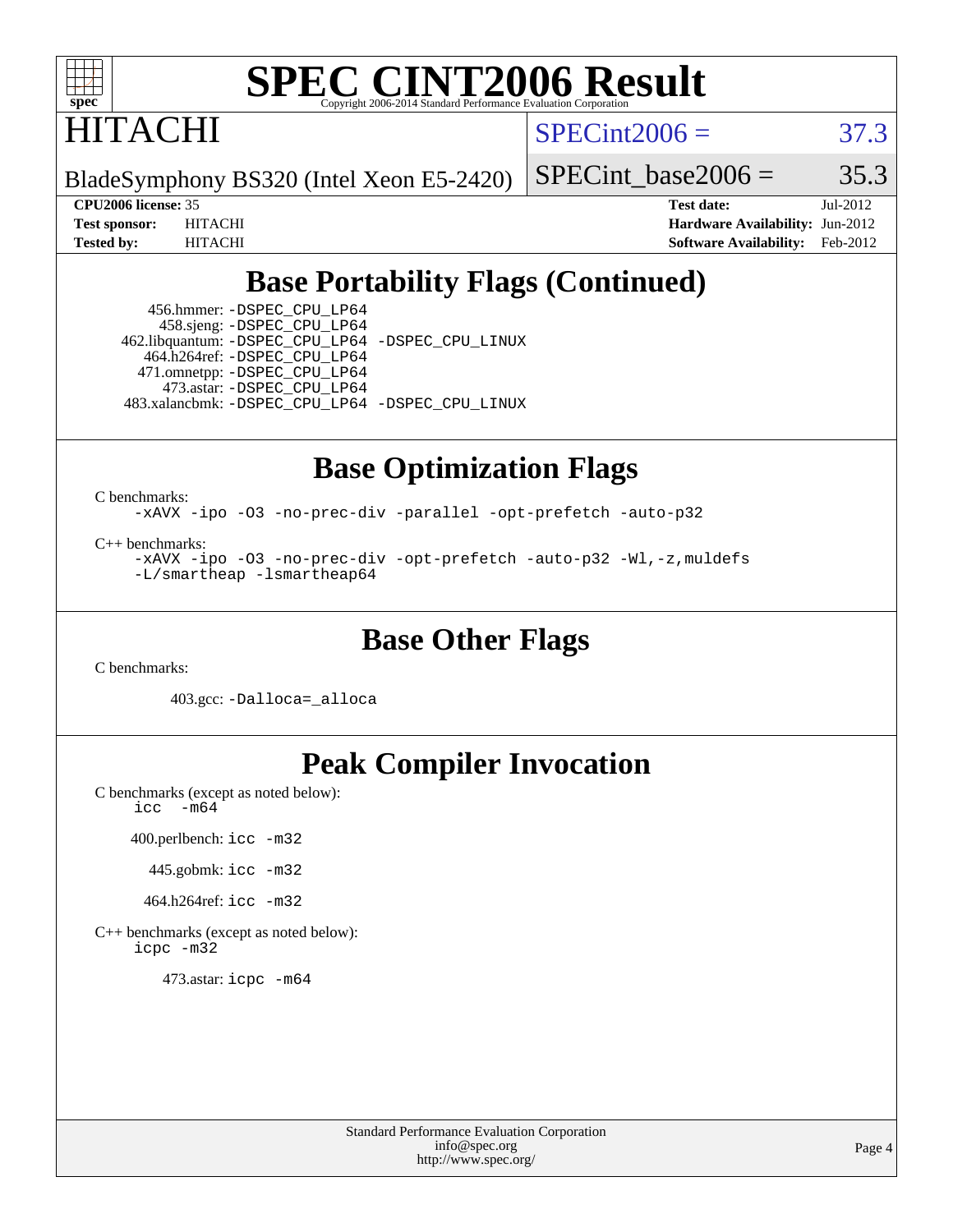

### ITACHI

 $SPECint2006 = 37.3$  $SPECint2006 = 37.3$ 

BladeSymphony BS320 (Intel Xeon E5-2420)

SPECint base2006 =  $35.3$ 

**[CPU2006 license:](http://www.spec.org/auto/cpu2006/Docs/result-fields.html#CPU2006license)** 35 **[Test date:](http://www.spec.org/auto/cpu2006/Docs/result-fields.html#Testdate)** Jul-2012 **[Test sponsor:](http://www.spec.org/auto/cpu2006/Docs/result-fields.html#Testsponsor)** HITACHI **[Hardware Availability:](http://www.spec.org/auto/cpu2006/Docs/result-fields.html#HardwareAvailability)** Jun-2012 **[Tested by:](http://www.spec.org/auto/cpu2006/Docs/result-fields.html#Testedby)** HITACHI **[Software Availability:](http://www.spec.org/auto/cpu2006/Docs/result-fields.html#SoftwareAvailability)** Feb-2012

#### **[Peak Portability Flags](http://www.spec.org/auto/cpu2006/Docs/result-fields.html#PeakPortabilityFlags)**

 400.perlbench: [-DSPEC\\_CPU\\_LINUX\\_IA32](http://www.spec.org/cpu2006/results/res2012q3/cpu2006-20120730-23976.flags.html#b400.perlbench_peakCPORTABILITY_DSPEC_CPU_LINUX_IA32) 401.bzip2: [-DSPEC\\_CPU\\_LP64](http://www.spec.org/cpu2006/results/res2012q3/cpu2006-20120730-23976.flags.html#suite_peakPORTABILITY401_bzip2_DSPEC_CPU_LP64) 403.gcc: [-DSPEC\\_CPU\\_LP64](http://www.spec.org/cpu2006/results/res2012q3/cpu2006-20120730-23976.flags.html#suite_peakPORTABILITY403_gcc_DSPEC_CPU_LP64) 429.mcf: [-DSPEC\\_CPU\\_LP64](http://www.spec.org/cpu2006/results/res2012q3/cpu2006-20120730-23976.flags.html#suite_peakPORTABILITY429_mcf_DSPEC_CPU_LP64) 456.hmmer: [-DSPEC\\_CPU\\_LP64](http://www.spec.org/cpu2006/results/res2012q3/cpu2006-20120730-23976.flags.html#suite_peakPORTABILITY456_hmmer_DSPEC_CPU_LP64) 458.sjeng: [-DSPEC\\_CPU\\_LP64](http://www.spec.org/cpu2006/results/res2012q3/cpu2006-20120730-23976.flags.html#suite_peakPORTABILITY458_sjeng_DSPEC_CPU_LP64) 462.libquantum: [-DSPEC\\_CPU\\_LP64](http://www.spec.org/cpu2006/results/res2012q3/cpu2006-20120730-23976.flags.html#suite_peakPORTABILITY462_libquantum_DSPEC_CPU_LP64) [-DSPEC\\_CPU\\_LINUX](http://www.spec.org/cpu2006/results/res2012q3/cpu2006-20120730-23976.flags.html#b462.libquantum_peakCPORTABILITY_DSPEC_CPU_LINUX) 473.astar: [-DSPEC\\_CPU\\_LP64](http://www.spec.org/cpu2006/results/res2012q3/cpu2006-20120730-23976.flags.html#suite_peakPORTABILITY473_astar_DSPEC_CPU_LP64) 483.xalancbmk: [-DSPEC\\_CPU\\_LINUX](http://www.spec.org/cpu2006/results/res2012q3/cpu2006-20120730-23976.flags.html#b483.xalancbmk_peakCXXPORTABILITY_DSPEC_CPU_LINUX)

### **[Peak Optimization Flags](http://www.spec.org/auto/cpu2006/Docs/result-fields.html#PeakOptimizationFlags)**

[C benchmarks](http://www.spec.org/auto/cpu2006/Docs/result-fields.html#Cbenchmarks):

```
Standard Performance Evaluation Corporation
                                          info@spec.org
     400.perlbench: -xAVX(pass 2) -prof-gen(pass 1) -ipo(pass 2) -O3(pass 2)
                -no-prec-div(pass 2) -prof-use(pass 2) -opt-prefetch
                -ansi-alias
        401.bzip2: -xAVX(pass 2) -prof-gen(pass 1) -ipo(pass 2) -O3(pass 2)
                -no-prec-div -prof-use(pass 2) -auto-ilp32 -opt-prefetch
                -ansi-alias
          403.gcc: -xAVX -ipo -O3 -no-prec-div -inline-calloc
                -opt-malloc-options=3 -auto-ilp32
         429.mcf: basepeak = yes
       445.gobmk: -xAVX(pass 2) -prof-gen(pass 1) -prof-use(pass 2)
                -ansi-alias
       456.hmmer: -xAVX -ipo -O3 -no-prec-div -unroll2 -auto-ilp32
                -ansi-alias
         458.sjeng: -xAVX(pass 2) -prof-gen(pass 1) -ipo(pass 2) -O3(pass 2)
                -no-prec-div(pass 2) -prof-use(pass 2) -unroll4
    462.libquantum: basepeak = yes
       464.h264ref: -xAVX(pass 2) -prof-gen(pass 1) -ipo(pass 2) -O3(pass 2)
                -no-prec-div(pass 2) -prof-use(pass 2) -unroll2
                -ansi-alias
C++ benchmarks: 
      471.omnetpp: -xAVX(pass 2) -prof-gen(pass 1) -ipo(pass 2) -O3(pass 2)
                -no-prec-div(pass 2) -prof-use(pass 2)
                -opt-ra-region-strategy=block -ansi-alias
                -Wl,-z,muldefs -L/smartheap -lsmartheap
                                        Continued on next page
```
<http://www.spec.org/>